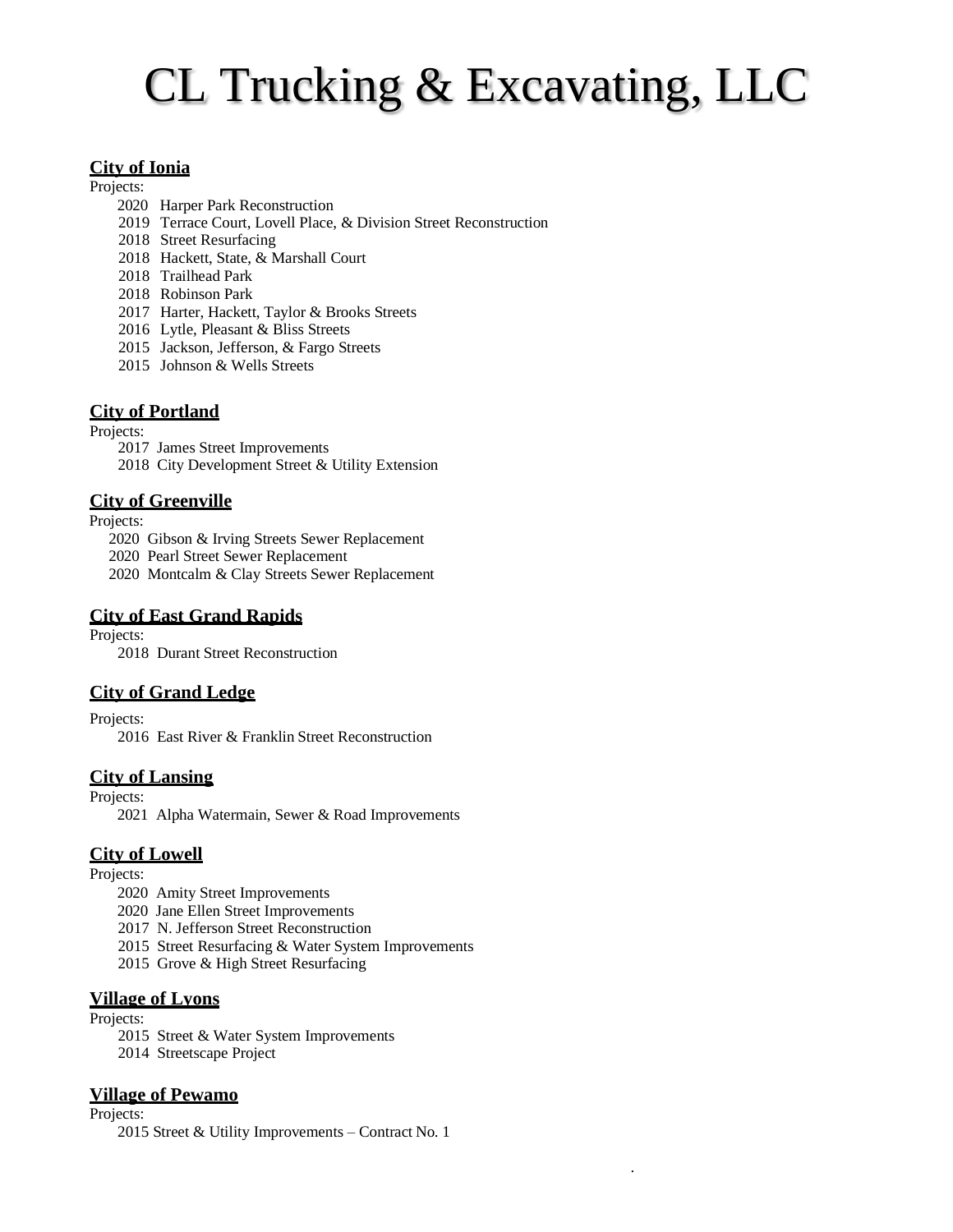#### **Village of Howard City**

Projects:

2016 Shaw Street Resurfacing

#### **Village of Saranac**

Projects:

- 2020 Center Street Reconstruction
- 2019 Boat Launch Park Improvements

# **Village of Sparta**

Projects:

- 2020 E. Sparta Drive Water Supply Improvements
- 2020 Sliver Creek Ave & S. Union Street improvements
- 2019 S. Elm Street Utility & Street Improvements
- 2019 State Street Sidewalk Improvements

# **Village of Vermontville**

Projects:

2016-17 Wastewater System Improvements

# **Ionia County Drain Commission**

Projects: 2018 Arnold Drain

# **Ionia County Road Commission**

Projects:

 2018 Rector & Haynor Road Expansion Project 2016 Frank Road 2019 Cutler Road – Portland

# **Eaton County Drain Commission**

Projects:

2021 Church & McClintic Darin Improvements

2021 Lumbert Drain

# **Kent County Drain Commission**

Projects:

2021 Bowne Bridge #13

2020 Emmons Lake Drain

# **Clinton County Drain Commission**

 Projects: 2020 Astwood Mews Branch Darin

# **Plainfield Charter Township**

Projects:

2021 Water Supply System Extension

# **Ada Township**

Projects:

 2021 Fase St. Non-Motorized Path Improvements 2021-22 Adatowne & Adacroft Neighborhoods 2020 Adatowne & Adacroft Watermain & Street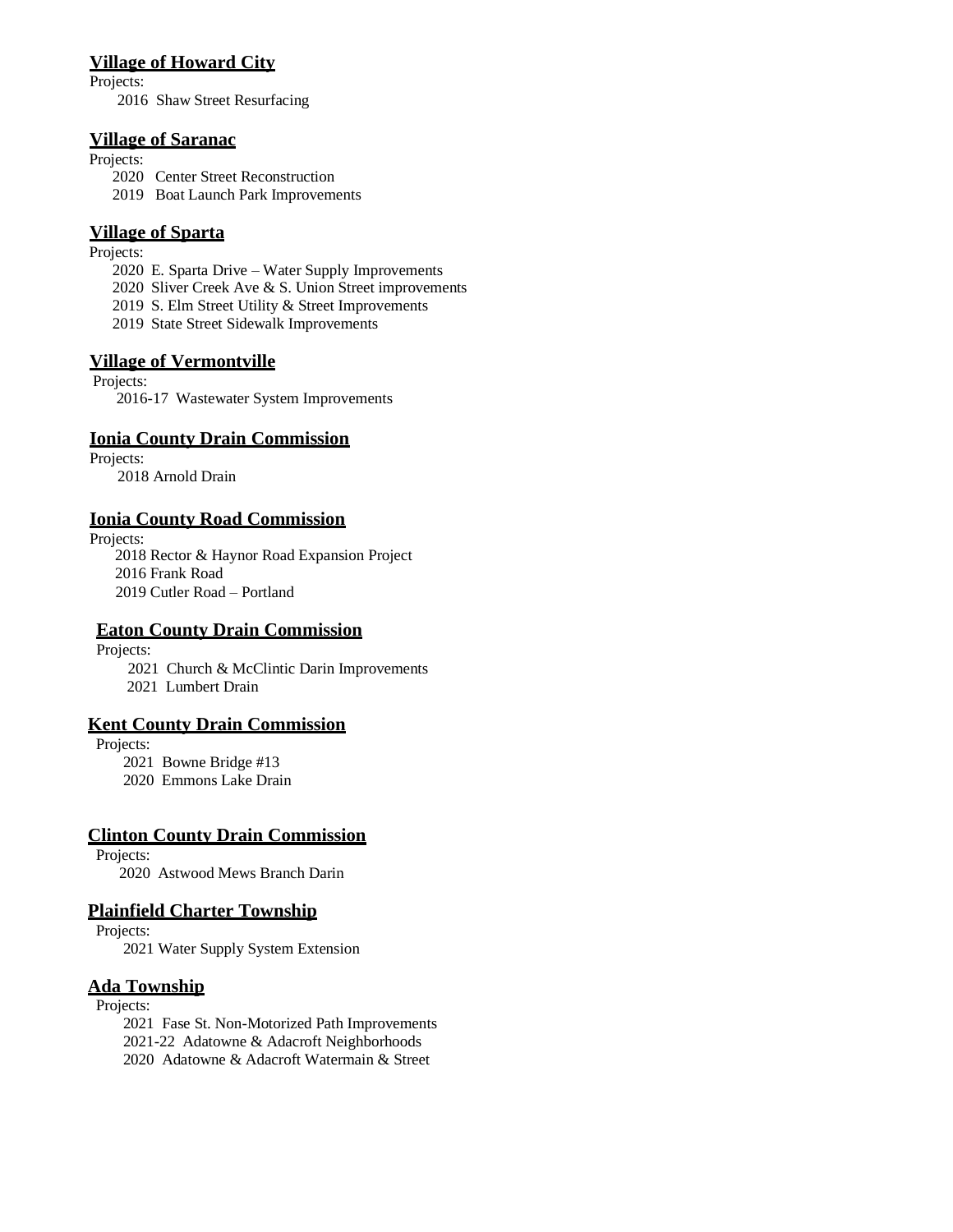### **Michigan Department of Transportation**

- State of Michigan Projects:
	- 2021 Shoulder Jobs for MI Paving & Superior Asphalt
	- 2021 Carland Road, Shiawassee County
	- 2021 Foreman Street, Lowell
	- 2021 4 Mile Road
	- 2020 Steele Street, Ionia
	- 2019 Covell Ave., City of Grand Rapids
	- 2019 Jenne & Bridge Streets, Grand Ledge
	- 2019 Pinetree Ave. Sidewalk, City of Kentwood
	- 2018 Old US-27
	- 2018 Hastings Road Bridge Ionia County
	- 2017 Caledonia Trail Kent County
	- 2017 Grand River Wetland Mitigation
	- 2017 Lansing Trailhead Park
	- 2017 Saginaw County Culverts
	- 2017 Mecosta County Culverts
	- 2017 Montcalm County Sidney Road Bike Bath
	- 2016 City of Ionia Cyrus Street Reconstruction
	- 2016 City of Portland, Kent Street
	- 2016 City of Wyoming Kentwood Bike Path
	- 2016 Village of Sheridan Washington Street
	- 2016 City of Grand Ledge South Jenne Street
	- 2016 Lowell Vergennes Street., Kent County
	- 2016 City of Greenville Baldwin Street Reconstruction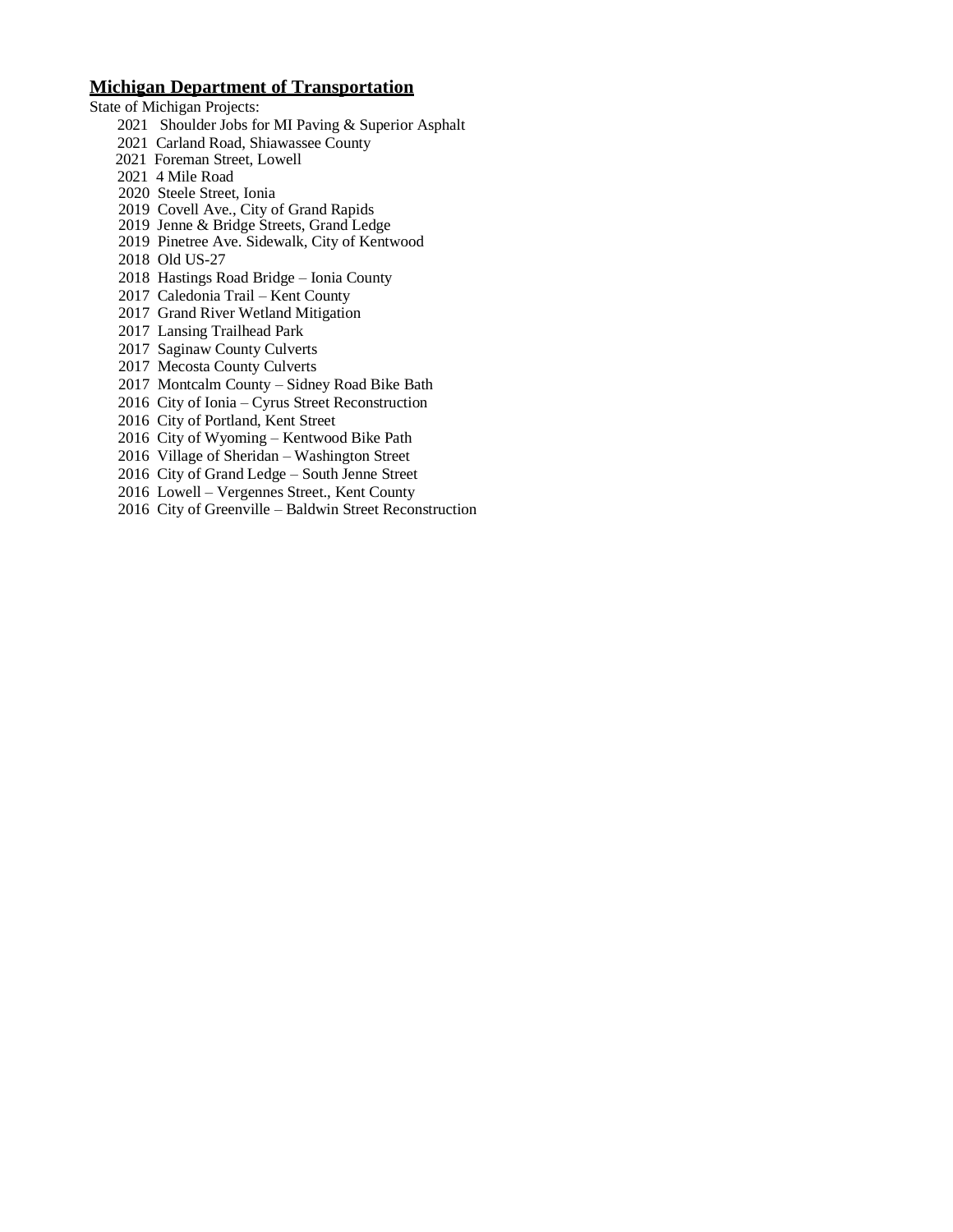# **a.j. Veneklasen, Inc.**

 Grand Rapids, MI Projects: 2019 Fed Ex – Lansing Parking Lot Expansion 2019 250 Dodge Court 2018 Aldi Store – Grand Rapids 2017 eMotion Controls – Lowell, MI. 2016 New Fed Ex Facility – Walker, MI. 2016 Lumbermen's Addition – Byron Center

# **Copperrock Construction**

Grand Rapids, MI Projects: 2021 Arrow Vet clinic, Lowell

#### **Clark Construction Company**

Lansing, MI

Projects:

2020 Grand Ledge Holbrook Elementary

2019 Greenville Public Schools – Elem Remodels & Site Improvements

2013 Fowler Public Schools – High School

2013 Fowler Public Schools – Waldron Elementary

# **Dan Vos Construction Company**

Ada, MI

Projects:

2021 Plymouth Road Vet Clinic

2020 Architectural Metals – Ionia

2020 River House - Ada

2019/20 Dan Vos Building Demo & Sitework for New Office Building

2019 Sterner Veterinary Clinic – New Office Building

2019 Cargill – Bulk Oil Silo & Pumphouse

2017 Cargill Parking Lot Expansion

2016-17 Cargill Wastewater Pre-Treatment Plant

2016 Cargill Office Addition

2015 Cargill POLO Expansion Project

2015 Clarion Technologies – Greenville (Site & Breakroom Addition)

# **Exxel Engineering**

Grand Rapids MI

Projects:

2019 Saddle Ridge Estates No. 5

2018 Preservation Lakes Subdivision

2017 Creekside Shores Subdivision

# **Nederveld Associates**

Grand Rapids, MI Projects: 2018 Lowing Woods No. 11 Subdivision & Townhomes

# **Rockford Construction Company**

Grand Rapids, MI Projects: 2019-20 Central Park Project – Greenville 2015 Lakeview Public Schools – High School & Middle School 2013 Lakeview Public Schools – Bright Start Elementary

# **The Christman Company**